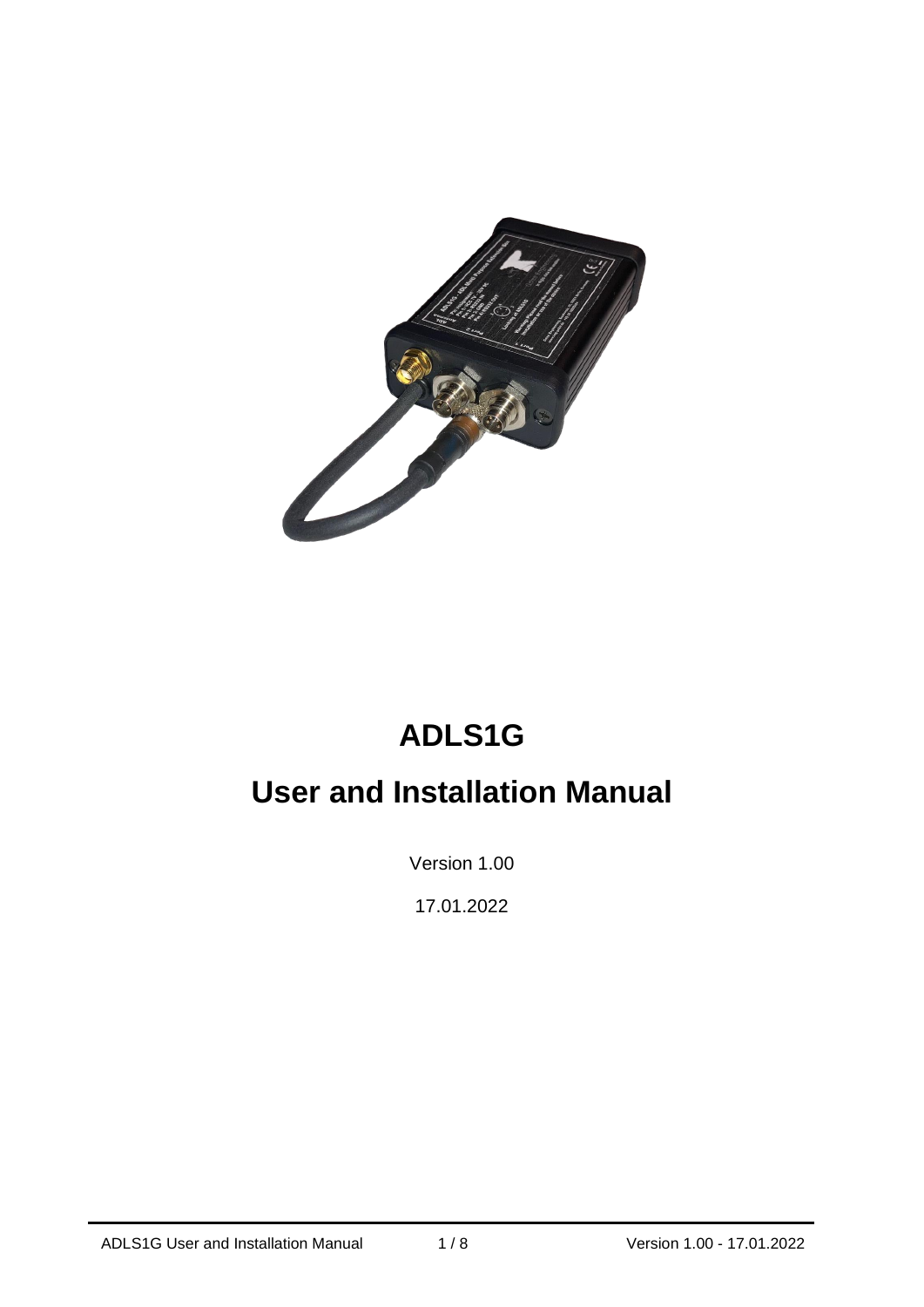# **1 Version History**

Version 1.00 published 17.01.2022

# **2 Page Index**

This manual contains numbered pages 1 to 8.

#### **3 Emergency procedures**

If you suspect any malfunction of the ADLS1G or interference with other aircraft systems, deactivate the device by pulling / deactivating the aircraft circuit breaker for the device and its connected ADL device. Or pull the cigarette lighter plug, whichever is applicable. Do not reactivate the device until the problem has been investigated and resolved on the ground.

In case of a generator failure or similar situation requiring electric load shedding, deactivate the device by pulling / deactivating the aircraft circuit breaker or pulling the cigarette lighter plug, whichever is applicable.

# **4 Weather Warning**

While we do everything we can to ensure quality, the ADLS1G and its connected ADL in flight weather device might not work at any time. In addition the system may display false information. **NEVER PENETRATE WEATHER BASED ON THE INFORMATION PROVIDED.** This information is for situational awareness only.

#### **5 Overview ADLS1G Features**

The ADLS1G module is a multi pupose extension box to other ADL devices. It is compatible with the ADL140, ADL150(B), ADL190 and ADL200 in flight weather devices. The ADLS1G adds features not supported by the ADL devices themselves. First it is able to translate the GDL90 formatted weather data transmitted by the ADL devices over the wired RS232 port to an actual FIS-B over the air type signal. This signal can be received by existing ADS-B UAT receivers as used in the USA by all major avionics vendors. This makes it possible to display ADL in flight weather on any avionics system able to display FIS-B weather data. This includes major platforms like GTN650/750, G500, G600, G1000, G3000 and many more. Second the ADLS1G can receive RS232 data from two sources simultaneously. It will adapt automatically to the baud rates of the input and send the combined data to the ADL device. This enables for example parallel "Aviation Format" flight plan and FLARM inputs.

# **6 Detailed Description ADLS1G**

The ADLS1G receives GDL90 formatted weather data from the ADL device over the RS232 wire connection. It will transform this data into a FIS-B over the air signal. The signal leaves the ADLS1G through the SMA connector. You have two options to connect a receiver: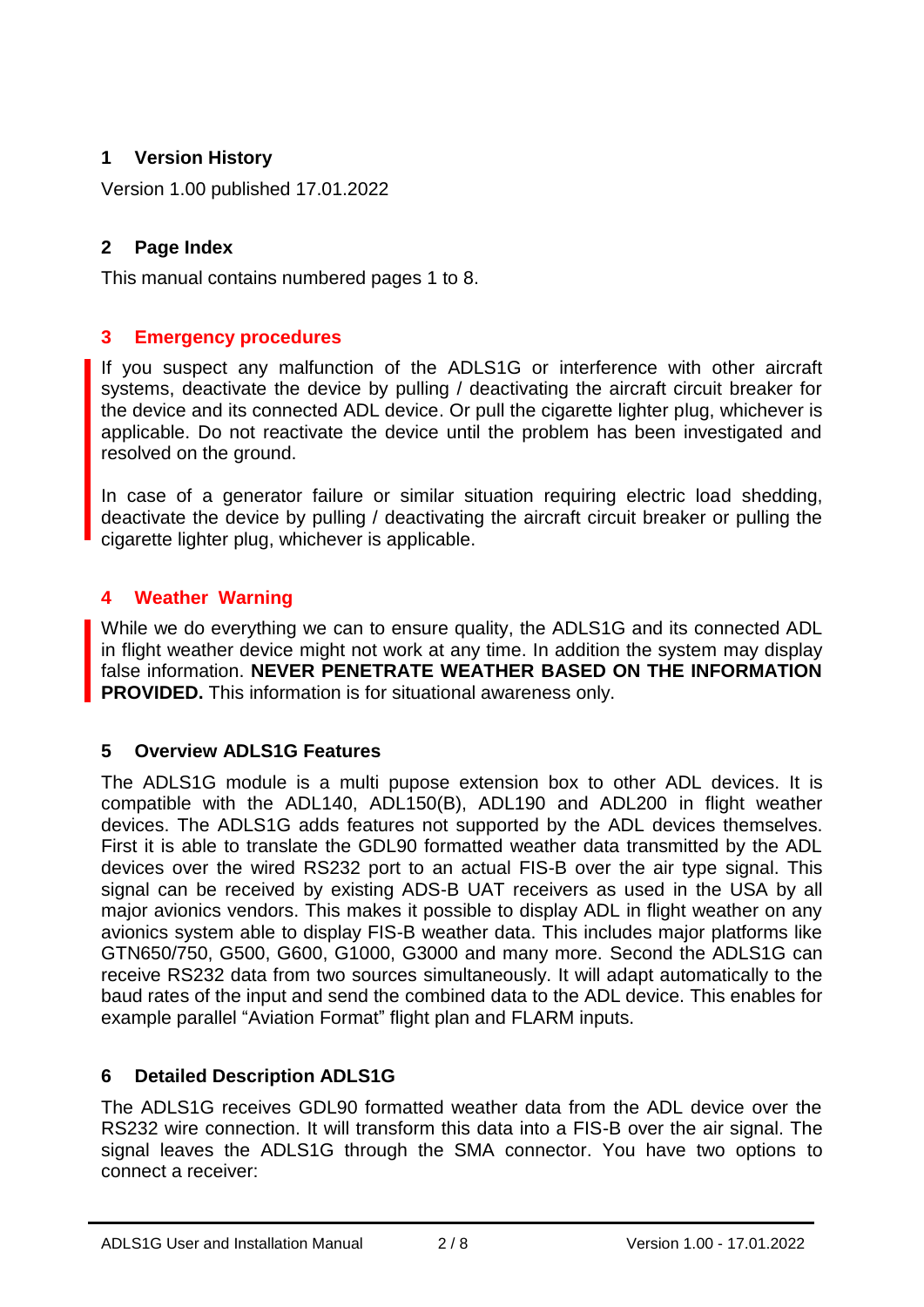First you can establish a coax cable connection between the SMA output of the ADLS1G and the input of a suitable receiver. An example of such is the GDL39 device. The GDL39 will receive the signal and it will be all contained in the cable connection. The receiver will have to be a pure receiver. The ADLS1G outputs a very weak 0.1mW, so a receiver should be able to receive the full signal strength over a direct cable connection. DO NOT MAKE SUCH CONNECTION WITH A UNIT WHICH ALSO TRANSMITS LIKE A GTX345. The strong signal of the GTX345 could destroy the ADLS1G and on top the GTX345 output would no longer work properly.

Second you can connect an antenna or simply leave the connector open and let it act as a weak antenna. The FIS-B signal will be in the air and any capable receiver can pick it up with its own antenna. The advantage is FIS-B can be sent to combined transmitter and receivers like the GTX345. The ADLS1G will output a very weak 0.1mW signal, so it has got a very short range of only a few meters. In theory you could also introduce the signal into the antenna cable of receivers like the GTX345 by different means like a T with an attenuator etc. But this is highly discouraged as the cabling is very critical for proper ADS-B compliance.

Finally for added convenience the ADLS1G integrates all features of the ADLRS232 Combiner, so it offers two RS232 input with automatic baud rate detection. This allows for example to connect an Aviation Format flight plan source like a GTN650/750 and a FLARM to the ADL device at the same time.

Do not forget some avionics systems like the IFD440/540, EX5000 etc. are able to receive the FIS-B data directly over RS232 or RS422. In that case you can wire the ADL device directly to the IFD440/540 etc. which is usually easier and cheaper than using the ADLS1G. But that option is not available in many cases, especially for the GTN650/750, G500, G600, G1000, G3000 etc.

#### **7 Certification ADLS1G**

Currently the ADLS1G is provided without any EASA or FAA paperwork. You can install it in experimental, ultra light aircraft or similar. For certified aircraft you will have to produce your own paperwork or wait until we might be able to provide such in the future.

#### **8 Frequency Considerations**

By default the ADLS1G will transmit the FIS-B signal on 915 Mhz which is a license free ISM band. This is a perfect band for tests and if you can configure the frequency of your receiver will be a perfect solution. Unfortunately in most cases you cannot change the frequency of the receiver, so the ADLS1G also allows you to change the transmit frequency.

Obviously most users will be interested in the 978 MHz frequency which is used in the USA for FIS-B transmissions as commercial receivers will only listen on this frequency. 978 MHz is traditionally used for DME signals paired to the 108.00 MHz VOR frequency. The US choose to repurpose this frequency for FIS-B (and other ADS-B UAT signals) and many other countries seem to have stopped using 108.00 VOR/DME.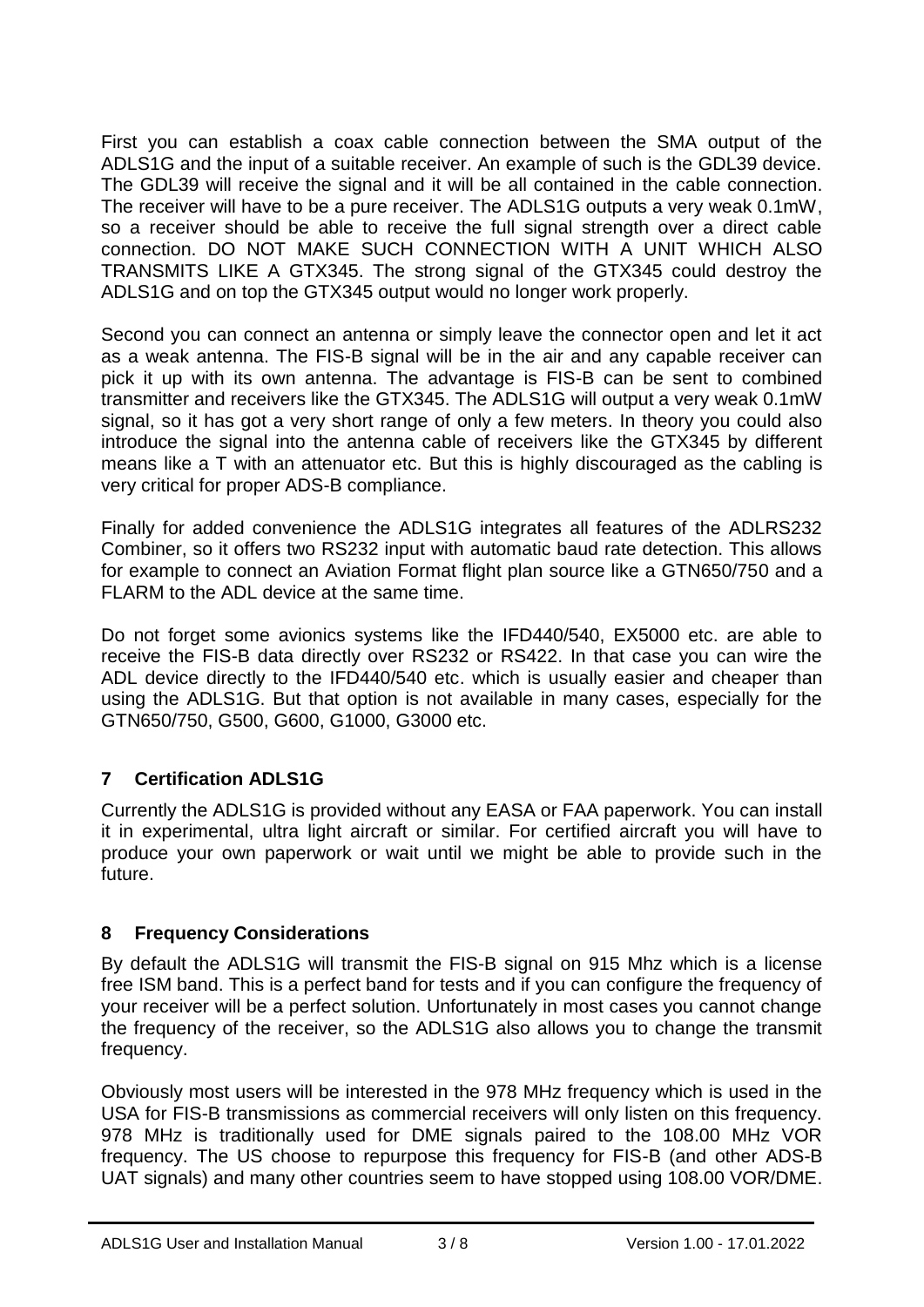But remember when transmitting on 978 MHz this could interfere with a 108.00 paired DME signal. In real life as the ADLS1G FIS-B signal is only transmitted in a small timeframe, the number of received DME packets would probably still be sufficient for it to operate but do not rely on this.

If you route the ADLS1G output through a cable to the receiver, the signal will be contained and your case is simple. But if you decide to radiate the FIS-B signal over the air on 978 MHz, you do this at your own risk. In general the signal will be well below the noise level within meters from the transmitter, but different countries have different limits for such extremely low power transmissions in different application, so we cannot provide any legal advice.

#### **9 Airspace with other FIS-B Sources (Mainly USA)**

The primary purpose of the ADLS1G is to cover the big rest of the world where no ground based FIS-B is available (Besides a few exceptions anywhere outside the USA). But if you still operate the ADLS1G in parallel to ground based FIS-B stations, a receiver should combine this data into an overall weather image. As every station only uses a small timeframe, many transmitters can operate simultaneously.

#### **10 Receiver and Display Choices**

The ADLS1G is designed to bring your ADL weather to displays of third party manufacturers. We are in no means associated with those manufacturers, but would like to give you some guidance on popular choices.

For non certified aircraft or as portable solutions popular receiver choices are GDL39(3D), GDL50 or GDL52 Typical installed options are GTX345, GNX375, GDL39R, GTX45R or GDL88. Please note in many cases this will be a combined ADS-B out and ADS-B in solution. In such cases a coax cable connection to the ADLS1G is not possible. Only when operating a device as a pure receiver like the GDL39(3D/R) or GDL88 configured as receiver only, a direct coax cable connection is possible.

#### **11 Installation**

The recommended method of installation is to glue the ADLS1G directly on the ADL150, ADL150B, ADL190 or ADL200 device. Please note the ADL140 contains an internal antenna, so the ADLS1G can only be glued to its bottom or will require some other installation solution. The ADSL1G will be supplied with suitable two sided adhesive tape. Attach it like shown below to the ADL device (expect ADL140).

Regarding the wiring take off the round connector from the ADL device and connect it to port 1 of the ADLS1G (port 2 will also work). Then connect the short cable integrated with the ADLS1G to the connector of the ADL device. The final installation will then look like shown below.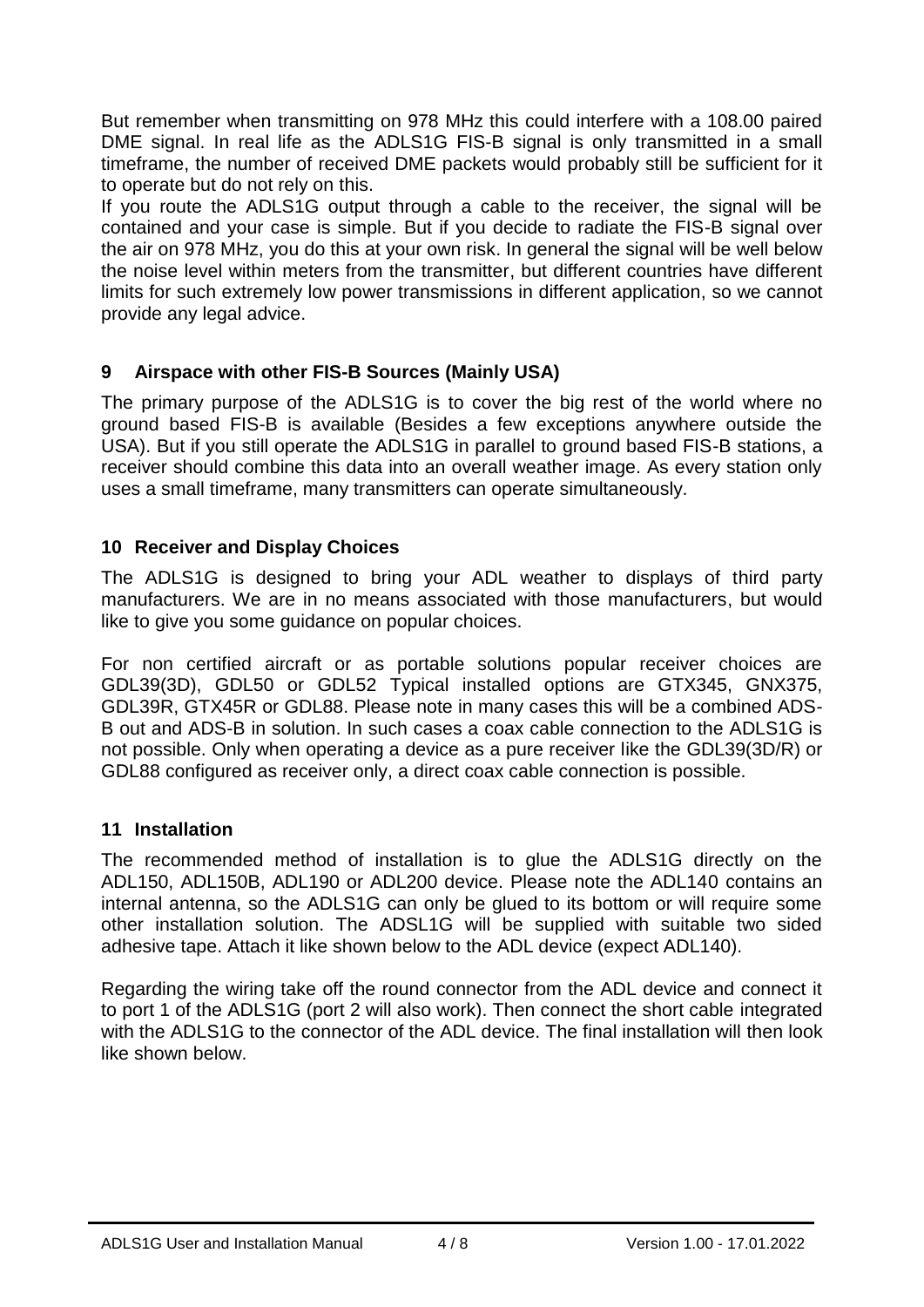

Now the ADLS1G is ready to operate and additional connections are optional. If you wish to connect an additional RS232 source, wire the second 4 pin connector. Also if you already had an ADLRS232 Combiner installed, remove it and connect both round connectors to the ADLS1G instead (order does not matter, the ADLS1G will detect baud rates automatically). If you wish to establish a cable connection for the FIS-B signal, connect a 50 Ohm coax cable to the SMA connector and run it to the receiver input with an appropriate connector.

#### **12 Power and RS232 Connectors**

The connectors on the ADLS1G are called "RSMHL 4" and a matching connector for installation purposes would be "RKMCK 4" from Belden or an equivalent from another manufacturer. The pin out is identical to the ADL140, ADL150(B), ADL190, ADL200, or ADLRS232 and described below. The ADLS1G features two such connectors but connecting the VCC and GND to one of those two is sufficient to power the ADLS1G (and the attached ADL device).



Figure 2 ADLS1G front with SMA connector (left) Port 2 (middle) and Port (right)



Figure 3 ADLS1G port 1 and 2 connector pins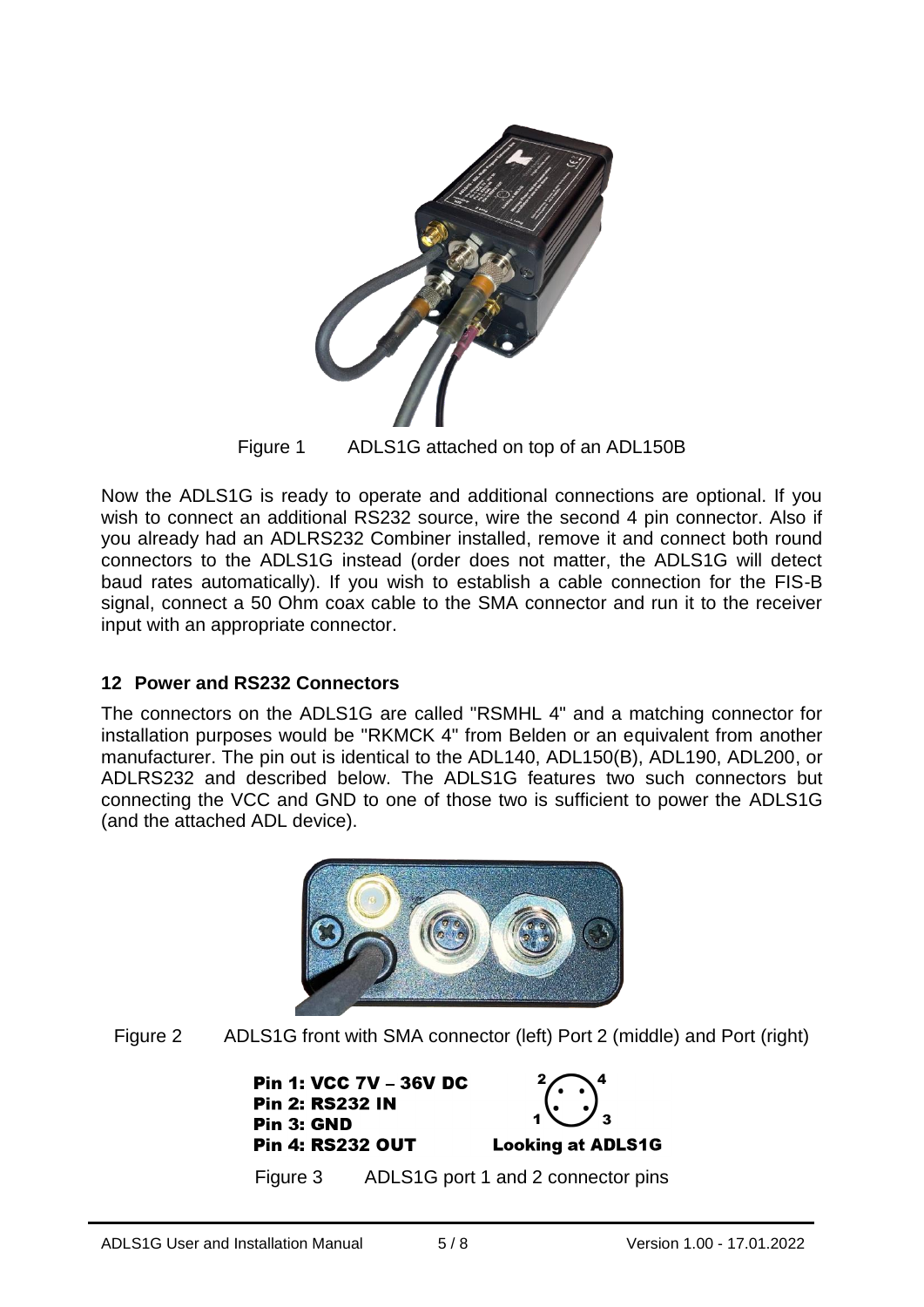

Figure 4 RKMCK 4 connector

#### **13 Configuration**

Update the ADLConnect app to the latest version (8.96 or later). Then make sure the ADL devices is running the latest firmware version (8.96 or later). The go to the Config page and make sure the ADL RS232 port is running at 115200 baud, RS232 GDL90 is enabled and usually you will want the "Garmin" format enabled. We noted different receivers interpret the FIS-B data in slightly different ways. To provide you the best possible experience, there are different profiles available which customize the FIS-B data slightly depending on your receiver and display.

To change the transmit frequency of the ADLS1G power up the ADLS1G and its attached ADL device. Connect the WiFi and open the ADLConnect app on the iPad. When properly connected switch to the Config page, open the Expert Config and enter the following command in the Expert CMD field:

ADLS1G,915,-10

The first number, in this example 915, is the frequency in MHz used by the ADLS1G transmitter. So if you would like to change it adapt this number. The second is the transmit power. -10 dBm which equals 0.1mW and is as low as it will go. The next higher step would be 0 which equals 1mW, but we recommend to keep this to -10. After pressing "Send Expert CMD", you can observe in the system messages visible on the Download page of the ADLConnect app, if the frequency was properly changed and the ADLS1G did restart properly with the new configuration.

#### **14 Testing**

Make sure you have a GPS fix on the ADL device. Download current weather data using the ADL device. Internet downloads using the ADLConnect app will not work, the data has to come from the ADL device itself. Then look at your display solution for incoming ADS-B FIS-B weather data. Different displays will be able to display different weather data. The ADL device will send METAR/TAF, regional radar, cloud tops and strike/lightning FIS-B data.

#### **15 What About Traffic?**

Besides FIS-B over the same technical channel also TIS-B traffic data can be transmitted. Currently the ADLS1G will not rely such traffic data as usually your FIS-B receiver will receive its own traffic data. But if this is not sufficient in a future software release such a feature might be added. It could forward all traffic data known to the ADL device as TIS-B to the FIS-B/TIS-B receiver and its display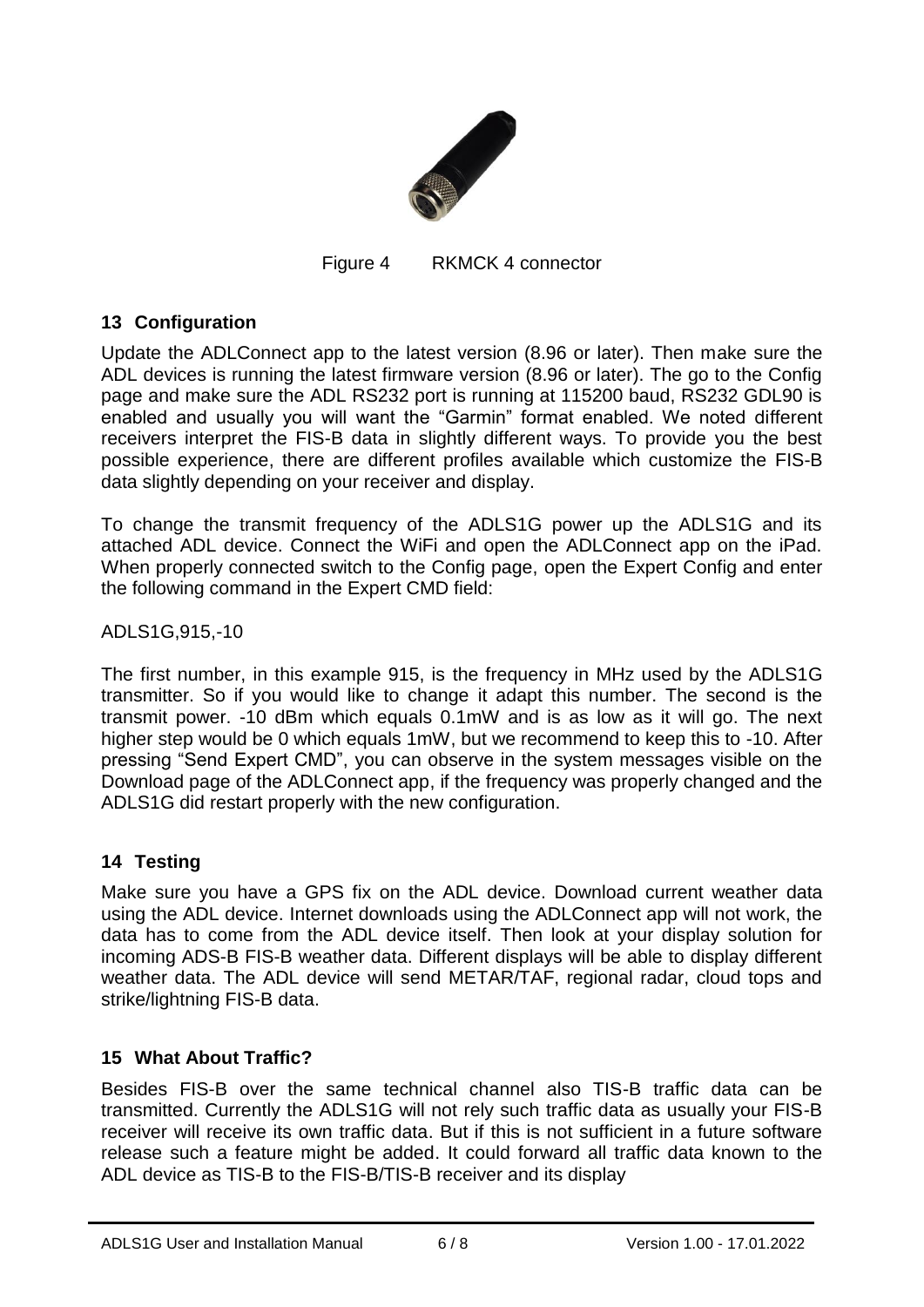#### **16 Technical data**

Dimensions: 86 x 57 x 26mm (without connectors) Mass: 100g Power: 7-36V, below 1W

This is the same voltage as ADL140, ADL150(B), ADL190 or ADL200. The additional power consumption is minimal and all ADL installations running on 1A circuit breakers or bigger should accept an additional ADLS1G without modifications as a plug and play upgrade.